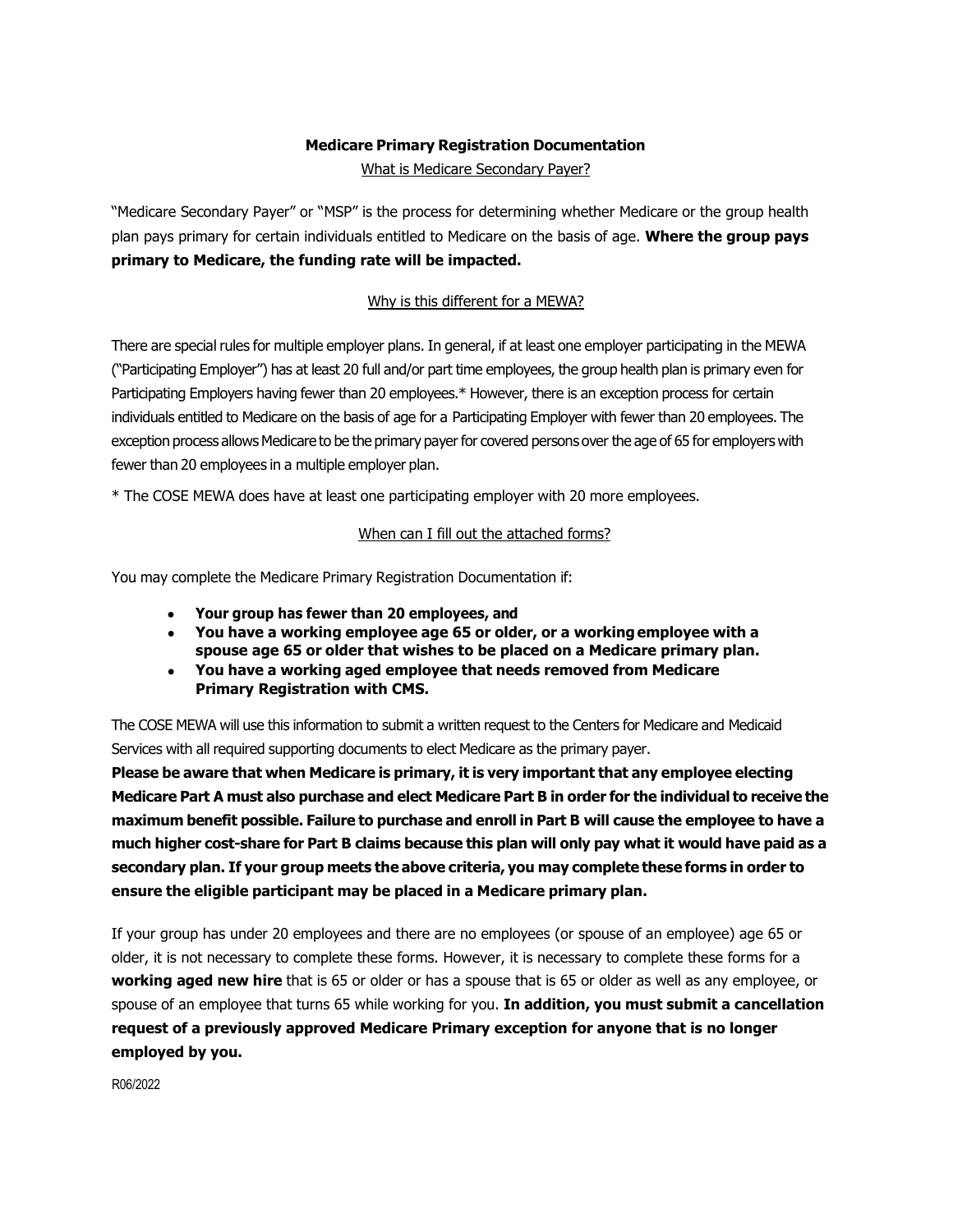# **Instructions for Small Employer Exception (SEE)**

A request for exception of the MSP rules for Working Aged Individuals and Spouses Aged 65 and over may be completed by groups that have had less than 20 employees on each working day in 20 ormore calendar weeks in the current or preceding calendar year.

### **Submittal Certification** instructions:

- 1. Required for any new SEE request and should be completed by the employer.
- 2. Should be signed by both the employer and the submitter and the signature cannot be dated more than one calendar year prior to the date of the exception request.
- 3. This document is not required when requesting an update or delete of an existing, previously approved SEE.

### **Small Employer Exception (SEE) Request instructions:**

- 1. This document may be used to request a SEE, or to request a change or update to apreviously approved SEE.
- 2. For new requests, a certification must be submitted along with the SEE Document.
- 3. A change request should only be submitted when the original conditions of the previously approved SEE no longer apply or because a previously approved SEE was submitted inerror and must be withdrawn.

#### Where to send forms:

Completed forms should be sent to your broker representative for forwarding to Medical Mutual. You may also send completed forms to: [COSEBenefits@medmutual.com](mailto:COSEBenefits@medmutual.com)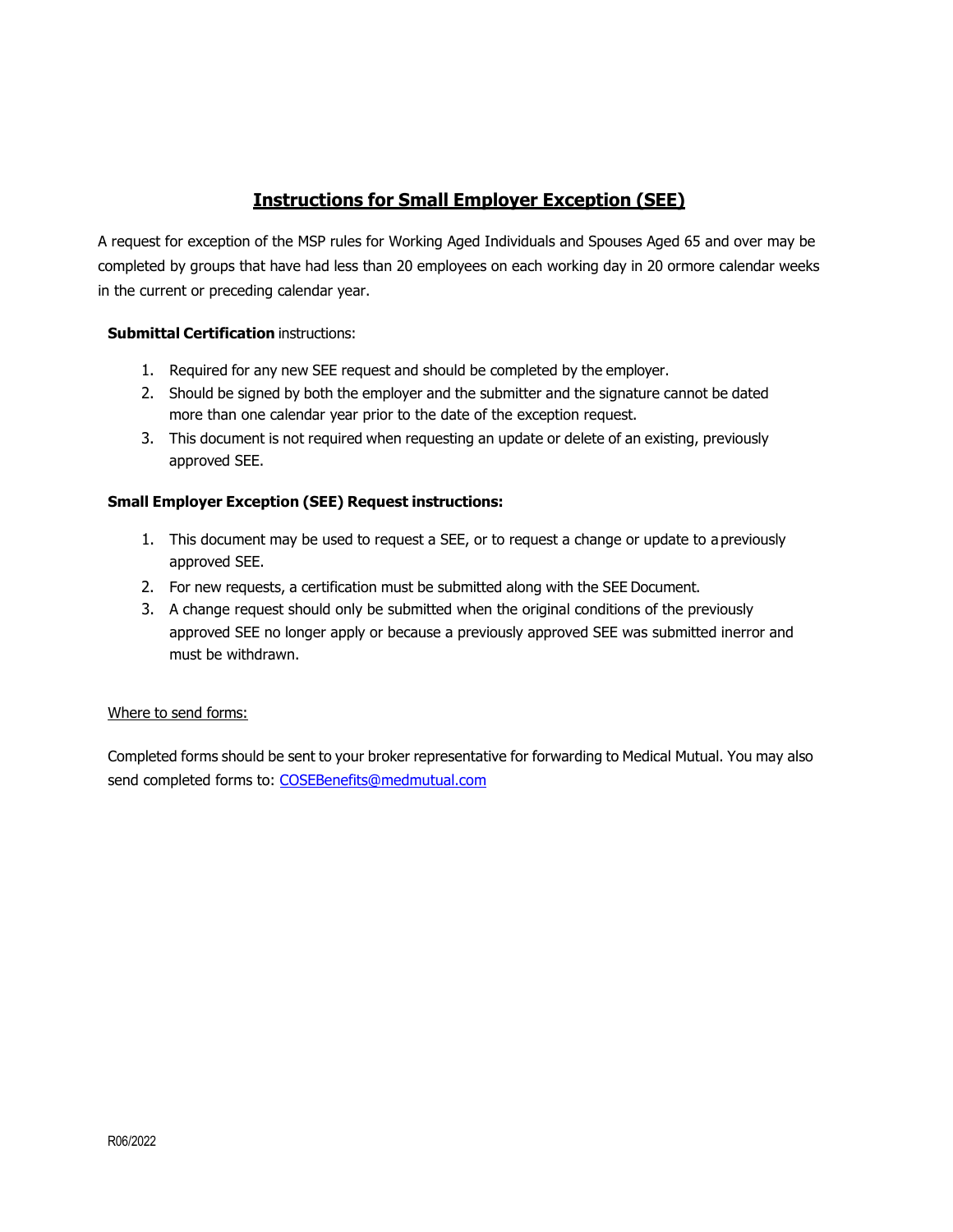| Step 1:<br>Confirm this information<br>is entered correctly.                                                                                        |                                                                                                                                          | <b>Small Employer Exception Submittal Certification</b>                                                                                                                                                                                                                            |  |  |  |  |  |  |  |
|-----------------------------------------------------------------------------------------------------------------------------------------------------|------------------------------------------------------------------------------------------------------------------------------------------|------------------------------------------------------------------------------------------------------------------------------------------------------------------------------------------------------------------------------------------------------------------------------------|--|--|--|--|--|--|--|
|                                                                                                                                                     | Employer Name: ABC Company, Inc.                                                                                                         |                                                                                                                                                                                                                                                                                    |  |  |  |  |  |  |  |
|                                                                                                                                                     | Employer Address: 5555 Main Street, Anywhere, OH 44444                                                                                   |                                                                                                                                                                                                                                                                                    |  |  |  |  |  |  |  |
| We certify that we have not had 20 or more employees on each working day in 20 or more calendar<br>weeks in the current or preceding calendar year. |                                                                                                                                          |                                                                                                                                                                                                                                                                                    |  |  |  |  |  |  |  |
|                                                                                                                                                     | Step 2:<br>Enter the highest number of employees, both full and part time,<br>employed on any one payroll during the preceding 20 weeks. |                                                                                                                                                                                                                                                                                    |  |  |  |  |  |  |  |
|                                                                                                                                                     | We employ ____________________employees Employer Identification Number (EIN) ______________________<br>or                                |                                                                                                                                                                                                                                                                                    |  |  |  |  |  |  |  |
| Employer Tax Identification Number (TIN) 199-9999999999999                                                                                          |                                                                                                                                          |                                                                                                                                                                                                                                                                                    |  |  |  |  |  |  |  |
| <b>Employer Representative Name</b>                                                                                                                 |                                                                                                                                          | GhYd".Á<br><mark>004 A]¦^•^} cæã{v Á{ _ A [ ` ¦ /&amp; [ { ] a} ^ Á{ ` • o Á ã } È @ AU j Y h Y gi Va ] thYf `</mark><br>gYWhjcb VUb_EXE&I1^A ~A@A at }^aAll{ As Ass&^]caal^ExabeA [cA<br>$10^{-6}$ an a house $45$ and $22$ and $24$ and $42$ and $42$ and $41$ and $41$ and $41$ |  |  |  |  |  |  |  |
| Signature of Employer Representative                                                                                                                |                                                                                                                                          | Date:                                                                                                                                                                                                                                                                              |  |  |  |  |  |  |  |
| Amy Wright <b>Exercise Service Services Amy Wright</b>                                                                                              |                                                                                                                                          |                                                                                                                                                                                                                                                                                    |  |  |  |  |  |  |  |
| Authorized Representative                                                                                                                           |                                                                                                                                          | Date:                                                                                                                                                                                                                                                                              |  |  |  |  |  |  |  |
| Signature of Submitter's Representative                                                                                                             |                                                                                                                                          | Date                                                                                                                                                                                                                                                                               |  |  |  |  |  |  |  |

#### **Important Information:**

If you do not meet the size requirements and anticipate you will no longer meet the size requirements in the future, do not complete this form.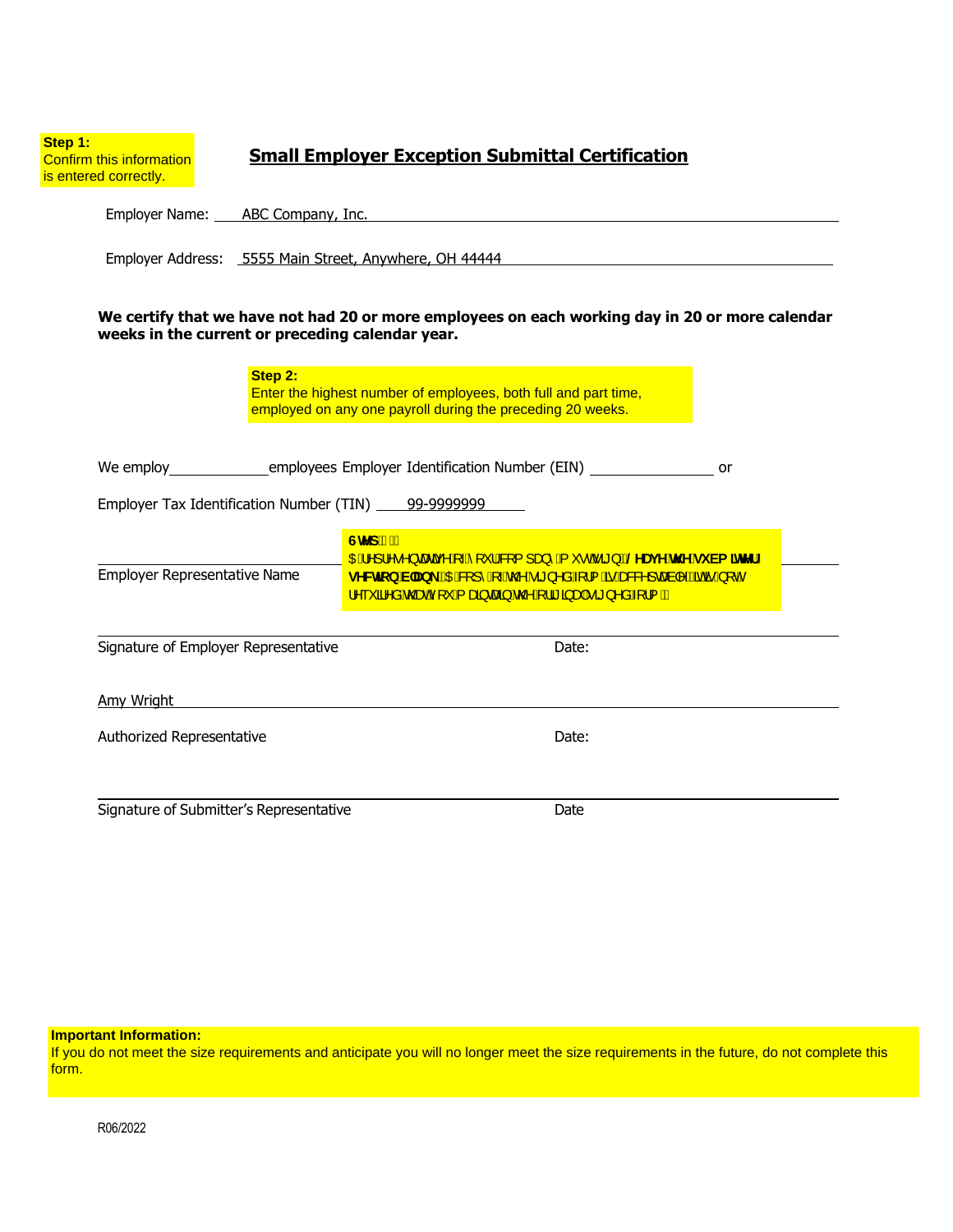**Page 2 - Confirmation:** Confirm this information is entered correctly.

## **Small Employer Exception (SEE) Request:**

### **Request for Exception for Working Aged Individuals and Spouses Aged 65 and Over**

Date: **Date: Date: Date: Date: Date: Date: Date: Date: Date: Date: Date: Date: Date: Date: Date: Date: Date: Date: Date: Date: Date: Date: Date: Date: Date: Date: Date:**

Submitter Company Name: Medical Mutual

Tax Identification Number/Employer Identification Number (TIN/EIN): 99-9999999

Employer Name: ABC Company, Inc.

The above referenced employer participates in a multiple employer plan as defined by 42 CFR 411.101.

Employees who have coverage under the group employee health benefit plan are eligible for coverage either by virtue of their current employment status with the above-referenced employer or as a spouse of a current covered employee.

The above listed employer hereby requests the exception of the Medicare Secondary Payer status for the following working aged employee(s) and/or spouse(s) aged 65 or over who is/are employed by the employer listed above.

R6/2022